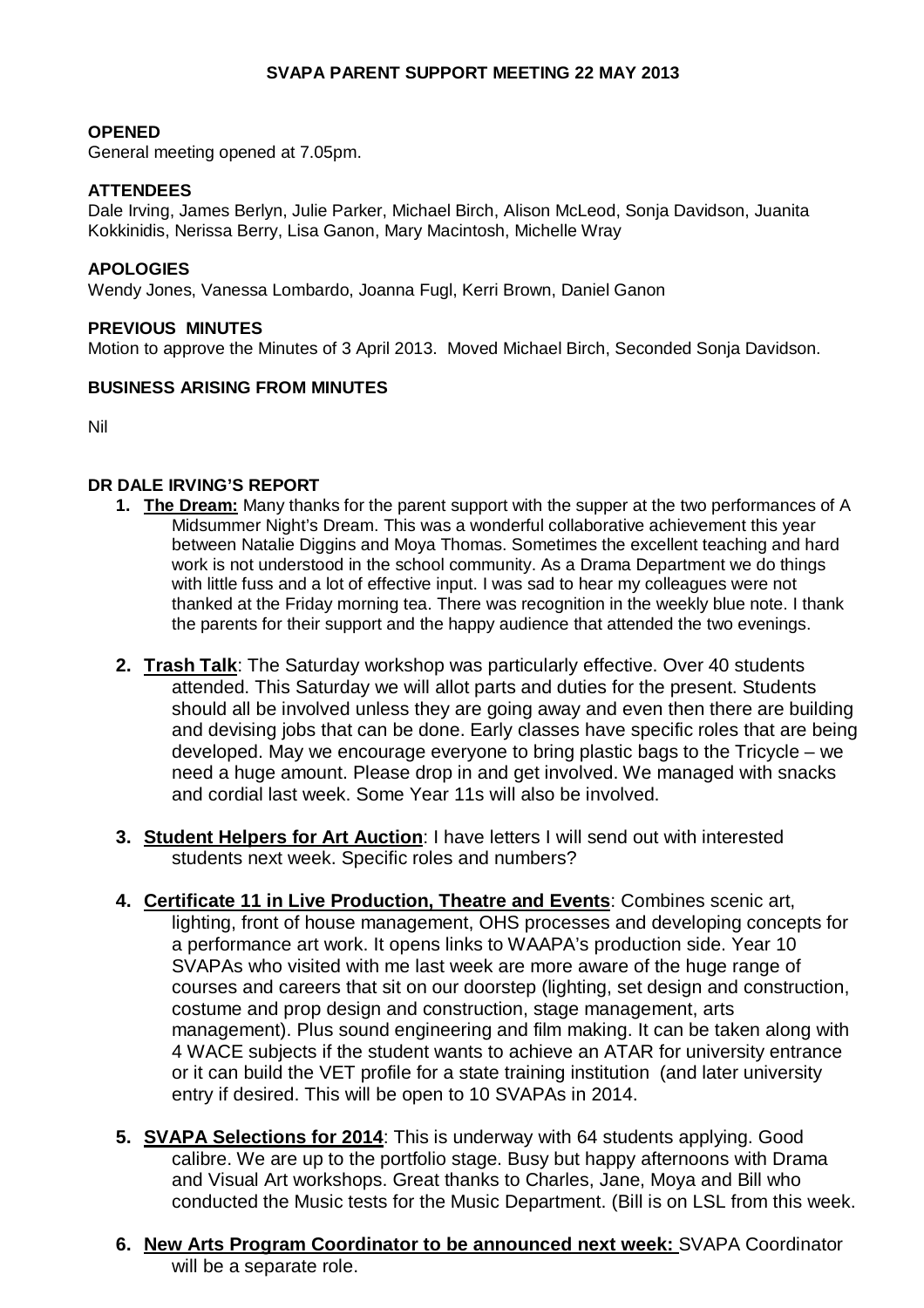To be advised.

# **ART AUCTION REPORT**

SVAPA Parent Support Meeting 22 May 2013 Lawley Art Auction update

Lawley Arts bbq held on the  $17<sup>th</sup>$  April. Thank you to all who attended, please forward any feed back to me as the committee will discuss and decide if we run again next year. Thanks to the SVAPA and music staff for supporting the event – it gave the evening a real positive feel. Copy of invite attached. Our focus was to celebrate the fabulous arts dept at this school, and share fundraising (Lawley Art Auction) information with parents.

We are gaining momentum, the Art Auction is Saturday 15 June.

We would like to finalise our volunteers as soon as possible. In particular Set up Friday 4-8 and Saturday 10-2. Roles to fill on the night, spotter/powerpoint person in the auction room, Peoples choice award, please add your names to the sheets or email me.

Hot off the press are our flyers, Please take a couple and like us on face book, talk to friends and family about the auction. We have a great diversity of art that you can now view on line LawleyEvents.com. We look forward to having many buyers at our auction – spread the word! We request SVAPA kids, wearing SVAPA t-shirts and black bottoms to help out on the night – the kids enjoy it, there's pizza and pop in it for them. We really want to sell raffles this year, so the more students to help the better.

Set up Auction preview room and auction room in Senior School English Building Friday 14 June 4-8, Saturday 15 June 10-2

**Lawley 2013 Art Auction Saturday 15 June 2013 Preview 5pm Auction 7pm** 

Saturday 4.30 –volunteers to arrive Bidder registration People choice award, Auction Room Spotters Packing room, Raffles ticket sellers, Catalogue sellers, plus more!

Pack down Sunday 11-3

Sonja Davidson s.mdavidson@bigpond.com 0417 172 090

# **GENERAL BUSINESS**

- 1 James Berlyn addressed the SVAPA meeting and is happy with the start of progress made on the SVAPA Project Production. He needs 4000 plastic shopping bags from the SVAPA community – donations to be collected from the Tricycle Theatre. The production topic is bullying but it is not stereotypical of other productions of this theme.
- 2 SVAPA Project Production will be performed at Mt Lawley Senior High School instead of off site due to logistics and the weather this time of year. This will minimise cost and Middle School will have access to the performance. It was suggested that food in the form of soup and bread be available for sale instead of the proposed burger van as the show runs between 45minutes to 1 hour. To be discussed further at the next meeting.
- 3 SVAPA Arts Tour 2015 London Paris open to Years 9-11. A meeting will be called after the Art Auction/SVAPA Project Production to gauge level of interest at the end of August.